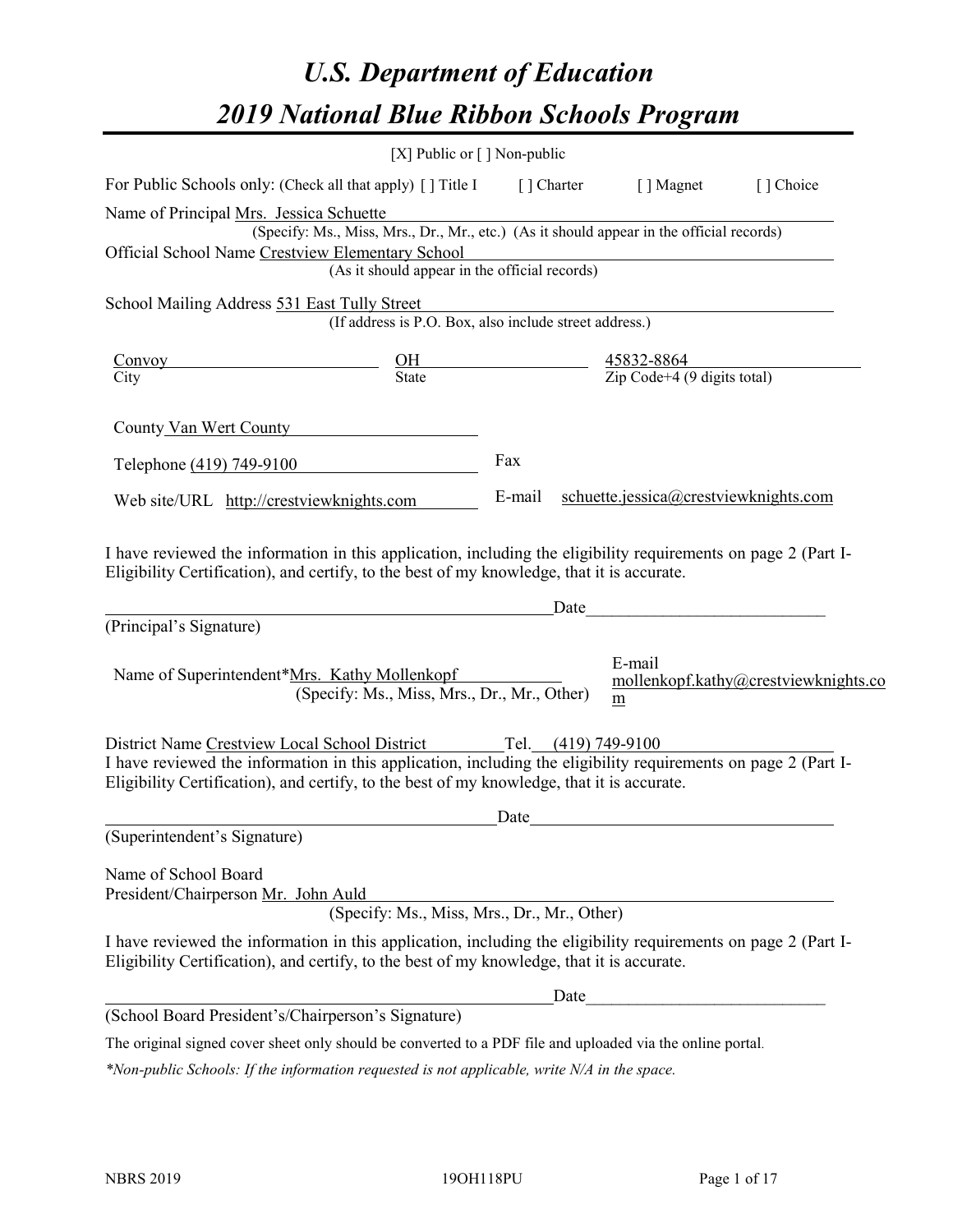The signatures on the first page of this application (cover page) certify that each of the statements below, concerning the school's eligibility and compliance with U.S. Department of Education and National Blue Ribbon Schools requirements, are true and correct.

1. All nominated public schools must meet the state's performance targets in reading (or English language arts) and mathematics and other academic indicators (i.e., attendance rate and graduation rate), for the all students group, including having participation rates of at least 95 percent using the most recent accountability results available for nomination.

2. To meet final eligibility, all nominated public schools must be certified by states prior to September 2019 in order to meet all eligibility requirements. Any status appeals must be resolved at least two weeks before the awards ceremony for the school to receive the award.

3. The school configuration includes one or more of grades K-12. Schools on the same campus with one principal, even a K-12 school, must apply as an entire school.

4. The school has been in existence for five full years, that is, from at least September 2013 and each tested grade must have been part of the school for the past three years.

5. The nominated school has not received the National Blue Ribbon Schools award in the past five years: 2014, 2015, 2016, 2017, or 2018.

6. The nominated school has no history of testing irregularities, nor have charges of irregularities been brought against the school at the time of nomination. If irregularities are later discovered and proven by the state, the U.S. Department of Education reserves the right to disqualify a school's application and/or rescind a school's award.

7. The nominated school has not been identified by the state as "persistently dangerous" within the last two years.

8. The nominated school or district is not refusing Office of Civil Rights (OCR) access to information necessary to investigate a civil rights complaint or to conduct a district-wide compliance review.

9. The OCR has not issued a violation letter of findings to the school district concluding that the nominated school or the district as a whole has violated one or more of the civil rights statutes. A violation letter of findings will not be considered outstanding if OCR has accepted a corrective action plan from the district to remedy the violation.

10. The U.S. Department of Justice does not have a pending suit alleging that the nominated school or the school district, as a whole, has violated one or more of the civil rights statutes or the Constitution's equal protection clause.

11. There are no findings of violations of the Individuals with Disabilities Education Act in a U.S. Department of Education monitoring report that apply to the school or school district in question; or if there are such findings, the state or district has corrected, or agreed to correct, the findings.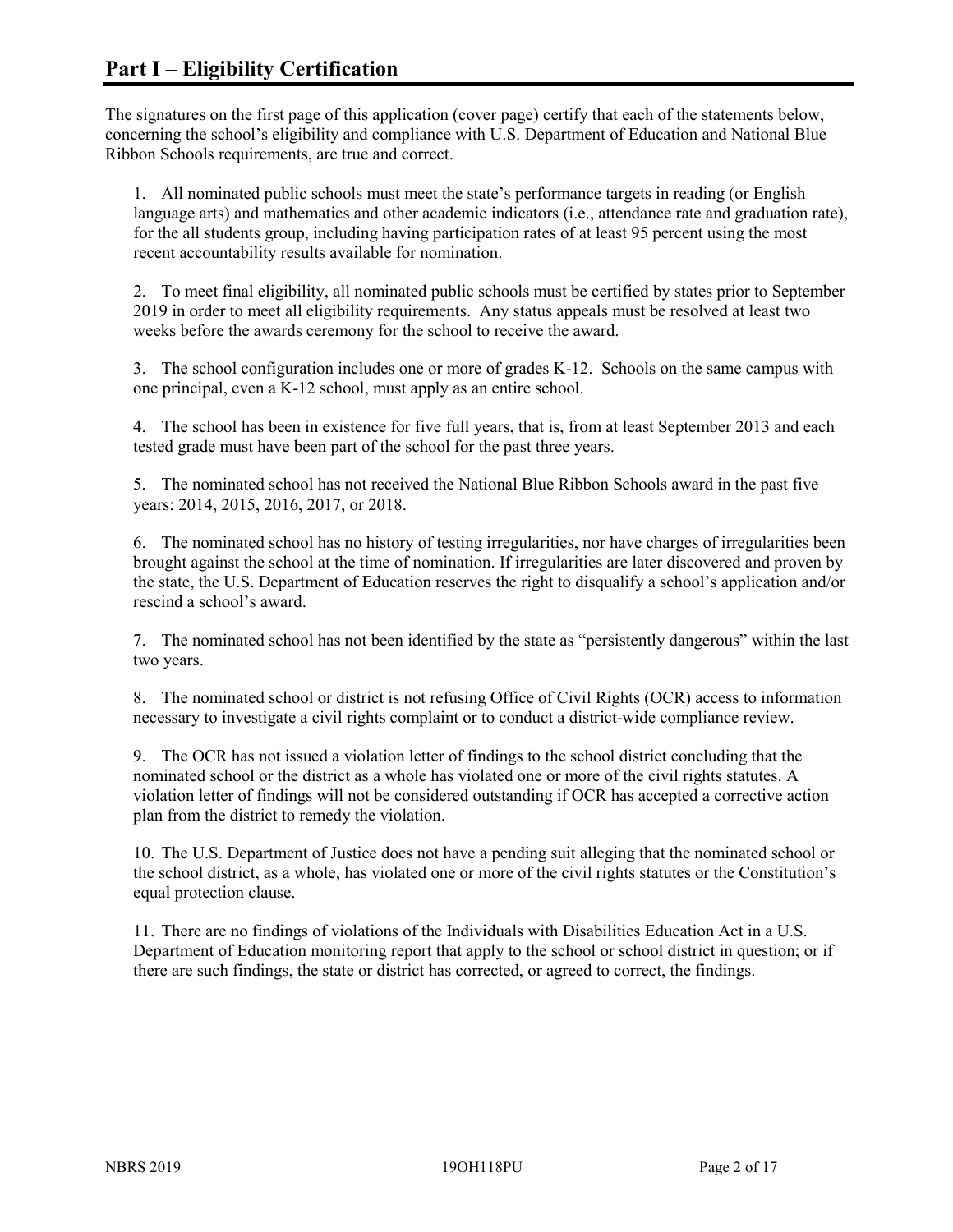# **PART II - DEMOGRAPHIC DATA**

#### **Data should be provided for the most recent school year (2018-2019) unless otherwise stated.**

#### **DISTRICT**

1. Number of schools in the district  $1$  Elementary schools (includes K-8) (per district designation): 1 Middle/Junior high schools 1 High schools 0 K-12 schools

3 TOTAL

**SCHOOL** (To be completed by all schools)

2. Category that best describes the area where the school is located:

[ ] Urban or large central city

[ ] Suburban

[X] Rural or small city/town

3. Number of students as of October 1, 2018 enrolled at each grade level or its equivalent in applying school:

| Grade                           | # of         | # of Females | <b>Grade Total</b> |
|---------------------------------|--------------|--------------|--------------------|
|                                 | <b>Males</b> |              |                    |
| <b>PreK</b>                     | 0            | $\theta$     | 0                  |
| $\mathbf K$                     | 35           | 32           | 67                 |
| 1                               | 28           | 27           | 55                 |
| 2                               | 27           | 29           | 56                 |
| 3                               | 34           | 31           | 65                 |
| $\overline{\mathbf{4}}$         | 38           | 32           | 70                 |
| 5                               | 28           | 34           | 62                 |
| 6                               | 0            | $\theta$     | 0                  |
| 7                               | 0            | $\theta$     | 0                  |
| 8                               | 0            | 0            | 0                  |
| 9                               | 0            | $\theta$     | 0                  |
| 10                              | 0            | 0            | 0                  |
| 11                              | $\theta$     | 0            | 0                  |
| 12 or higher                    | 0            | 0            | 0                  |
| <b>Total</b><br><b>Students</b> | 190          | 185          | 375                |

\*Schools that house PreK programs should count preschool students **only** if the school administration is responsible for the program.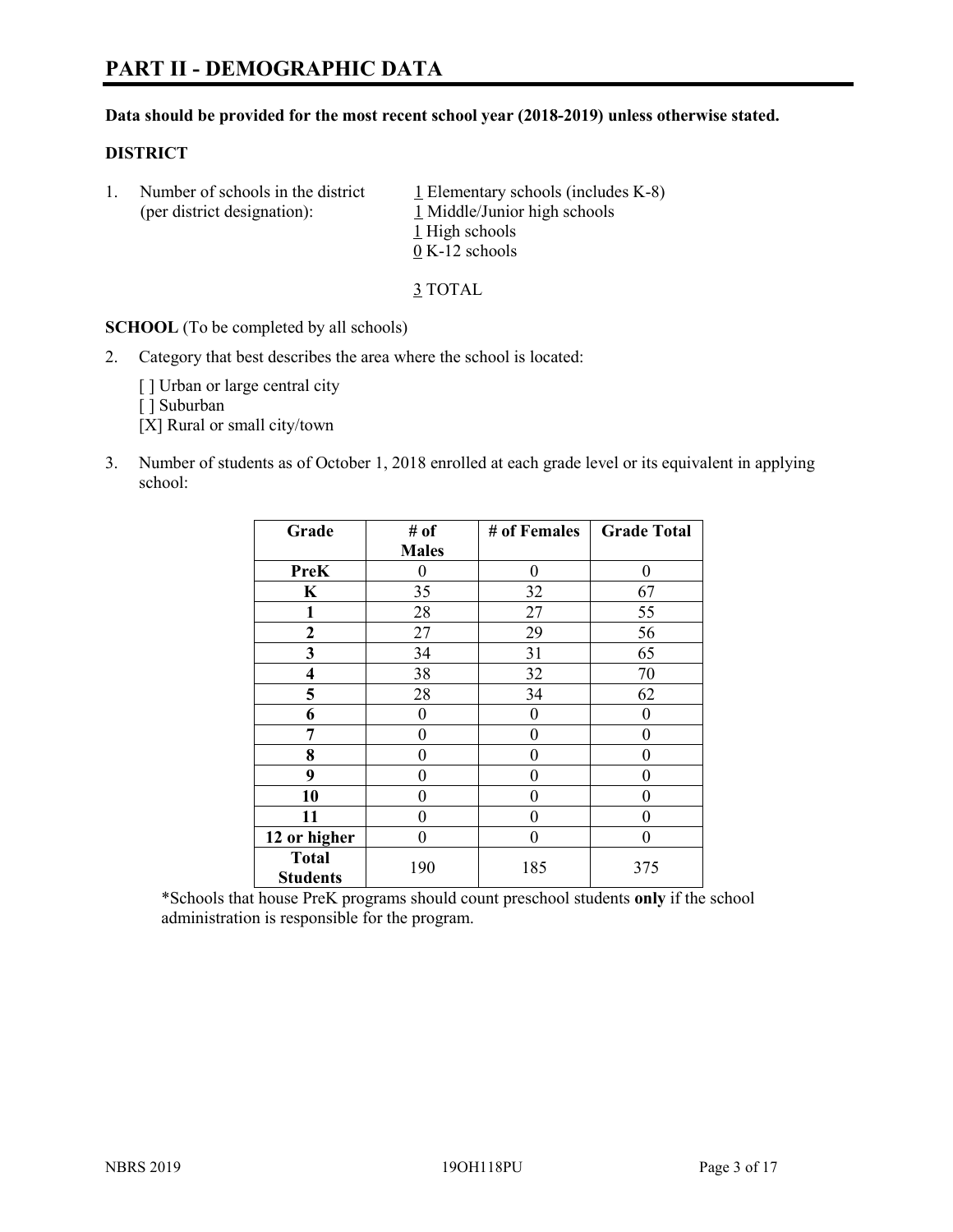4. Racial/ethnic composition of  $0\%$  American Indian or Alaska Native the school (if unknown, estimate): 0 % Asian

 % Black or African American % Hispanic or Latino % Native Hawaiian or Other Pacific Islander 96 % White % Two or more races **100 % Total**

(Only these seven standard categories should be used to report the racial/ethnic composition of your school. The Final Guidance on Maintaining, Collecting, and Reporting Racial and Ethnic Data to the U.S. Department of Education published in the October 19, 2007 *Federal Register* provides definitions for each of the seven categories.)

5. Student turnover, or mobility rate, during the 2017 – 2018 school year: 5%

If the mobility rate is above 15%, please explain.

This rate should be calculated using the grid below. The answer to (6) is the mobility rate.

| <b>Steps For Determining Mobility Rate</b>    | Answer |
|-----------------------------------------------|--------|
| (1) Number of students who transferred to     |        |
| the school after October 1, 2017 until the    | 6      |
| end of the 2017-2018 school year              |        |
| (2) Number of students who transferred        |        |
| from the school after October 1, 2017 until   | 13     |
| the end of the 2017-2018 school year          |        |
| (3) Total of all transferred students [sum of | 19     |
| rows $(1)$ and $(2)$ ]                        |        |
| (4) Total number of students in the school as |        |
| of October 1, 2017                            | 375    |
| $(5)$ Total transferred students in row $(3)$ |        |
| divided by total students in row (4)          | 0.05   |
| $(6)$ Amount in row $(5)$ multiplied by 100   |        |

6. English Language Learners (ELL) in the school:  $0\%$ 

0 Total number ELL

Specify each non-English language represented in the school (separate languages by commas):

7. Students eligible for free/reduced-priced meals:  $40\%$ Total number students who qualify: 151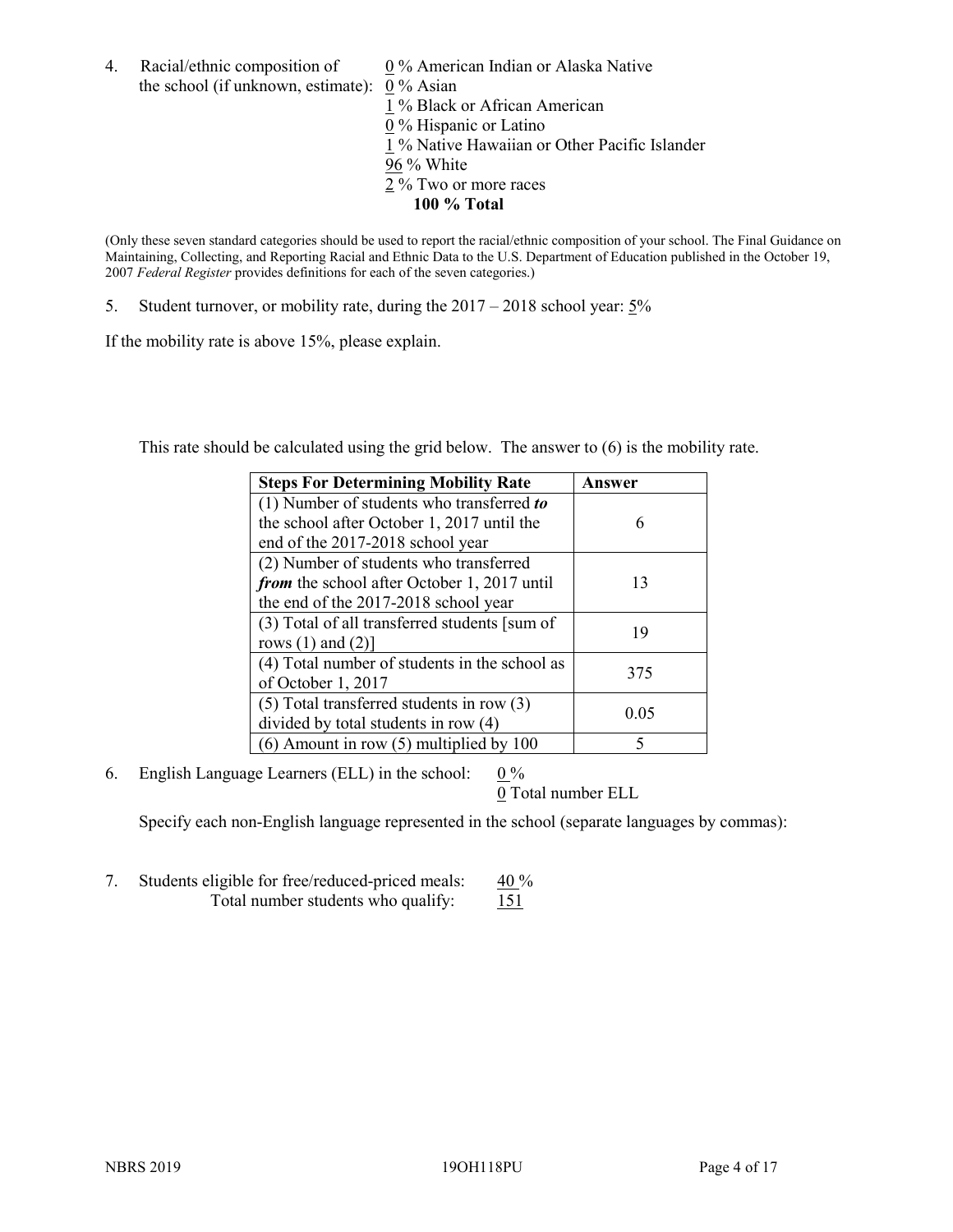71 Total number of students served

Indicate below the number of students with disabilities according to conditions designated in the Individuals with Disabilities Education Act. Do not add additional conditions. It is possible that students may be classified in more than one condition.

| 4 Autism                  | 0 Multiple Disabilities                 |
|---------------------------|-----------------------------------------|
| 0 Deafness                | 2 Orthopedic Impairment                 |
| 0 Deaf-Blindness          | 10 Other Health Impaired                |
| 0 Developmental Delay     | 27 Specific Learning Disability         |
| 1 Emotional Disturbance   | 25 Speech or Language Impairment        |
| 0 Hearing Impairment      | 0 Traumatic Brain Injury                |
| 2 Intellectual Disability | 0 Visual Impairment Including Blindness |

- 9. Number of years the principal has been in her/his position at this school:  $1$
- 10. Use Full-Time Equivalents (FTEs), rounded to nearest whole numeral, to indicate the number of school staff in each of the categories below:

|                                                                                                                                                                                                                              | <b>Number of Staff</b> |
|------------------------------------------------------------------------------------------------------------------------------------------------------------------------------------------------------------------------------|------------------------|
| Administrators                                                                                                                                                                                                               |                        |
| Classroom teachers including those<br>teaching high school specialty<br>subjects, e.g., third grade teacher,<br>history teacher, algebra teacher.                                                                            | 21                     |
| Resource teachers/specialists/coaches<br>e.g., reading specialist, science coach,<br>special education teacher, technology<br>specialist, art teacher, etc.                                                                  | 11                     |
| Paraprofessionals under the<br>supervision of a professional<br>supporting single, group, or classroom<br>students.                                                                                                          | 11                     |
| Student support personnel<br>e.g., school counselors, behavior<br>interventionists, mental/physical<br>health service providers,<br>psychologists, family engagement<br>liaisons, career/college attainment<br>coaches, etc. | $\mathfrak{D}$         |

11. Average student-classroom teacher ratio, that is, the number of students in the school divided by the FTE of classroom teachers, e.g.,  $22:1$  18:1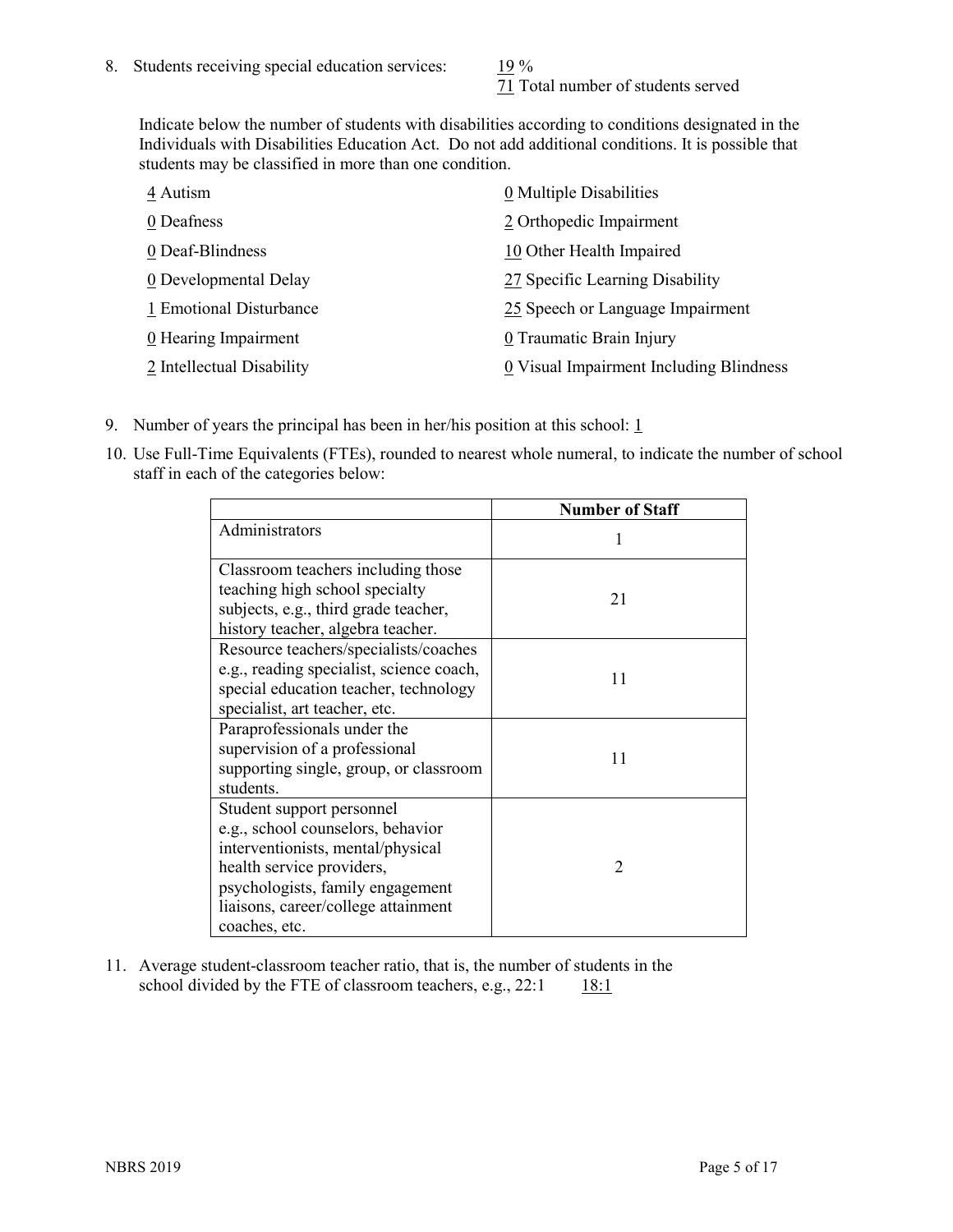12. Show daily student attendance rates. Only high schools need to supply yearly graduation rates.

| <b>Required Information</b> | 2017-2018 | 2016-2017 | 2015-2016 | 2014-2015 | 2013-2014 |
|-----------------------------|-----------|-----------|-----------|-----------|-----------|
| Daily student attendance    | 97%       | 97%       | 97%       | 97%       | $97\%$    |
| High school graduation rate | $0\%$     | $0\%$     | $0\%$     | $9\%$     | $0\%$     |

#### 13. **For high schools only, that is, schools ending in grade 12 or higher.**

Show percentages to indicate the post-secondary status of students who graduated in Spring 2018.

| <b>Post-Secondary Status</b>                  |       |
|-----------------------------------------------|-------|
| Graduating class size                         |       |
| Enrolled in a 4-year college or university    | $0\%$ |
| Enrolled in a community college               | 0%    |
| Enrolled in career/technical training program | 0%    |
| Found employment                              | 0%    |
| Joined the military or other public service   | 0%    |
| Other                                         | $0\%$ |

14. Indicate whether your school has previously received a National Blue Ribbon Schools award. Yes No X

If yes, select the year in which your school received the award.

15. In a couple of sentences, provide the school's mission or vision statement.

Provide a safe environment whereby the school and the community maintain a partnership which prepares students to become productive, participating citizens engaged in life-long learning.

16. **For public schools only**, if the school is a magnet, charter, or choice school, explain how students are chosen to attend.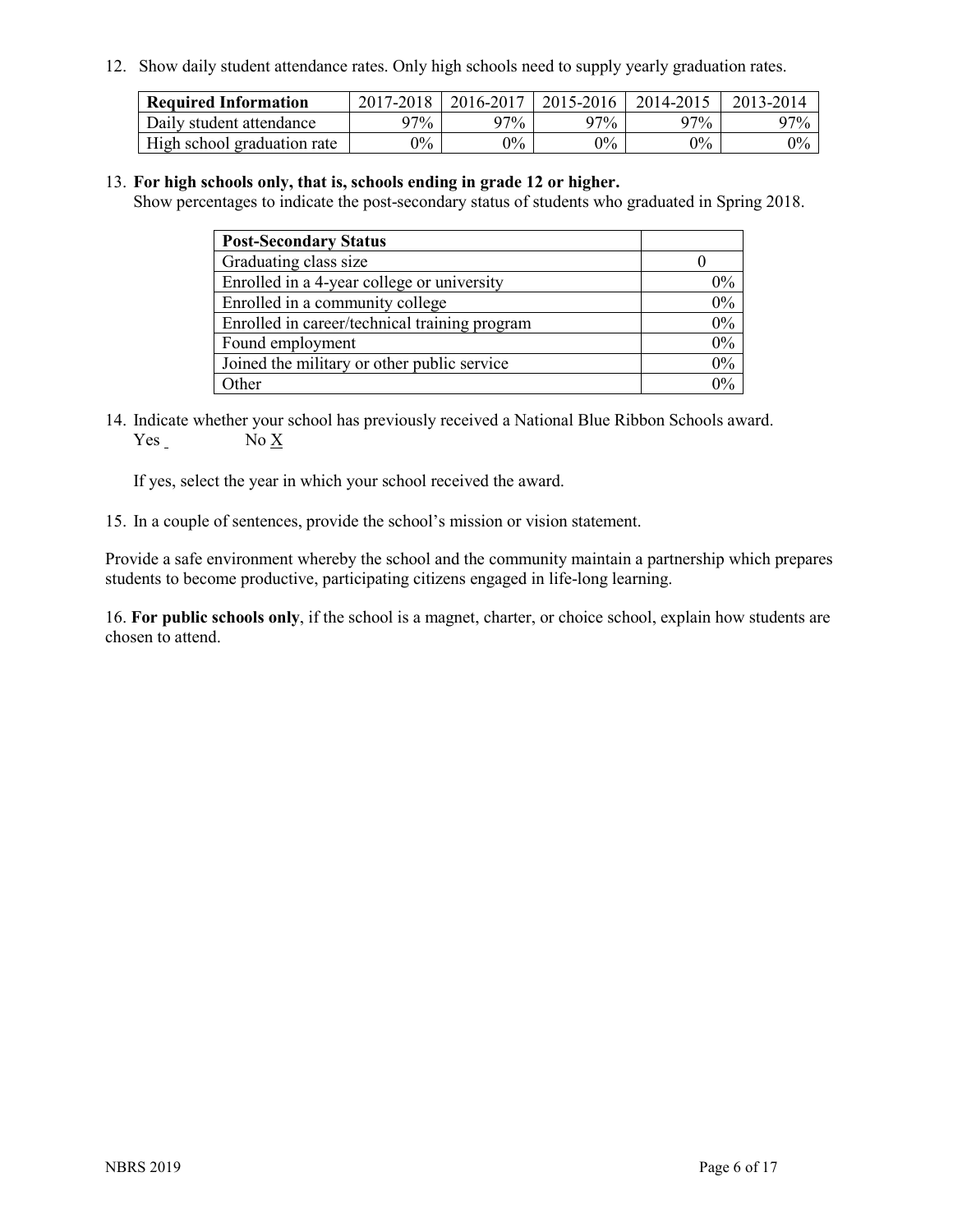# **PART III – SUMMARY**

Crestview Local Schools is a small, rural district located in the village of Convoy, Ohio in Van Wert County. The school district has a long history of educational excellence. This dates back to the times before the consolidation of the three schools of Convoy, Union, and Wren. The consolidation of Convoy and Union took place in 1952 and was disbanded in 1960 when Convoy-Union and Wren Village Schools became Crestview Local Schools. Many traditions were brought from the three schools; one of these traditions, academic excellence, centers on outstanding teachers and administrators. The district currently includes the villages of Convoy, Wren, Dixon, Cavett and a portion of Scott. Crestview houses an elementary (K-5), a middle school (6-8), and high school (9-12) in the same building. Of the 375 elementary students, 40 percent are economically disadvantaged, and 19 percent have a disability receiving specially designed instruction.

Convoy is a close-knit community that fosters great things from its students because of its strong tradition of excellence and sense of family at its base. Crestview Elementary uses its small size as a strength to personally know each learner while making sure that each individual has everything he/she needs to progress through an educational path that leads to lifelong learning. Personal connections are made through cross-building activities between elementary and middle/high school students on a regular basis. Crestview spirit flows through the hallways as the entire K-12 body cheers on the successes of our extra-curricular activities. The District Design team consisting of educators, administration, and board representation serves as the driving force to develop and implement the educational goals of the district. Teachers meet weekly in small grade level teams with the building principal to plan instruction, engage in professional development, and problem solve. Teachers meet on a monthly basis to analyze common assessment and progress monitoring data to plan for core instruction and small group intervention and enrichment instruction.

In the elementary, students are challenged with core curriculum that is meaningful. Teachers' curriculum maps are modified each year based on students' interests and academic needs. Core curriculum is assessed and purchased on a five-year rotation ensuring teaching materials and resources are research-based and upto-date in regard to standards and best teaching practices. The curriculum serves as a guide with the understanding that teachers will supplement to ensure all student needs are met. Teachers embrace differentiated instruction through flex grouping and cross-curricular projects. Each staff member works to address the specific abilities of each student daily, incorporating small group instruction with the help of intervention specialists, title I specialists, and paraprofessionals. Reading, writing, math, social studies, and science are foundational components of the curriculum. However, students are exposed to a daily rotation of music, art, physical education and technology through the encore classes offered which support core instruction. With a one to one laptop initiative for the past six years in grades 3-5, and tablets in grades K-2 that are shared among classes, Crestview Elementary has worked to provide a strong technology foundation for learning. Each elementary student gains knowledge of basic computer skills during their encore periods; these encore periods support instruction in the regular education classroom. All classroom teachers utilize Promethean boards, in their daily classroom instruction, to enhance student learning. In addition to laptops, all teachers have the ability to take students on virtual field trips through the use of Google Expedition Virtual Reality Goggles.

Exposure to life outside of the school walls is evident throughout the elementary. Crestview Elementary invites community volunteers into the classroom to work individually or with small groups of students. Frequent guest speakers and field trips expose students to a world they may not otherwise be aware of or have the opportunity to see. Student support services are available as guidance counselors interact monthly with students in lessons that address social interactions, manners, and self-esteem. Crestview Elementary believes in teaching students civic responsibility by engaging in service projects throughout the holiday season. The fourth and fifth grades participated in Operation Shoebox and donated leftover items to the local YWCA.

A full-time school nurse assists daily with the physical health needs within the school. Teachers within the elementary support students' efforts and achievements and provide incentives to students for good attendance and responsible behavior choices as well as academic achievements. As an elementary school,

NBRS 2019 19OH118PU Page 7 of 17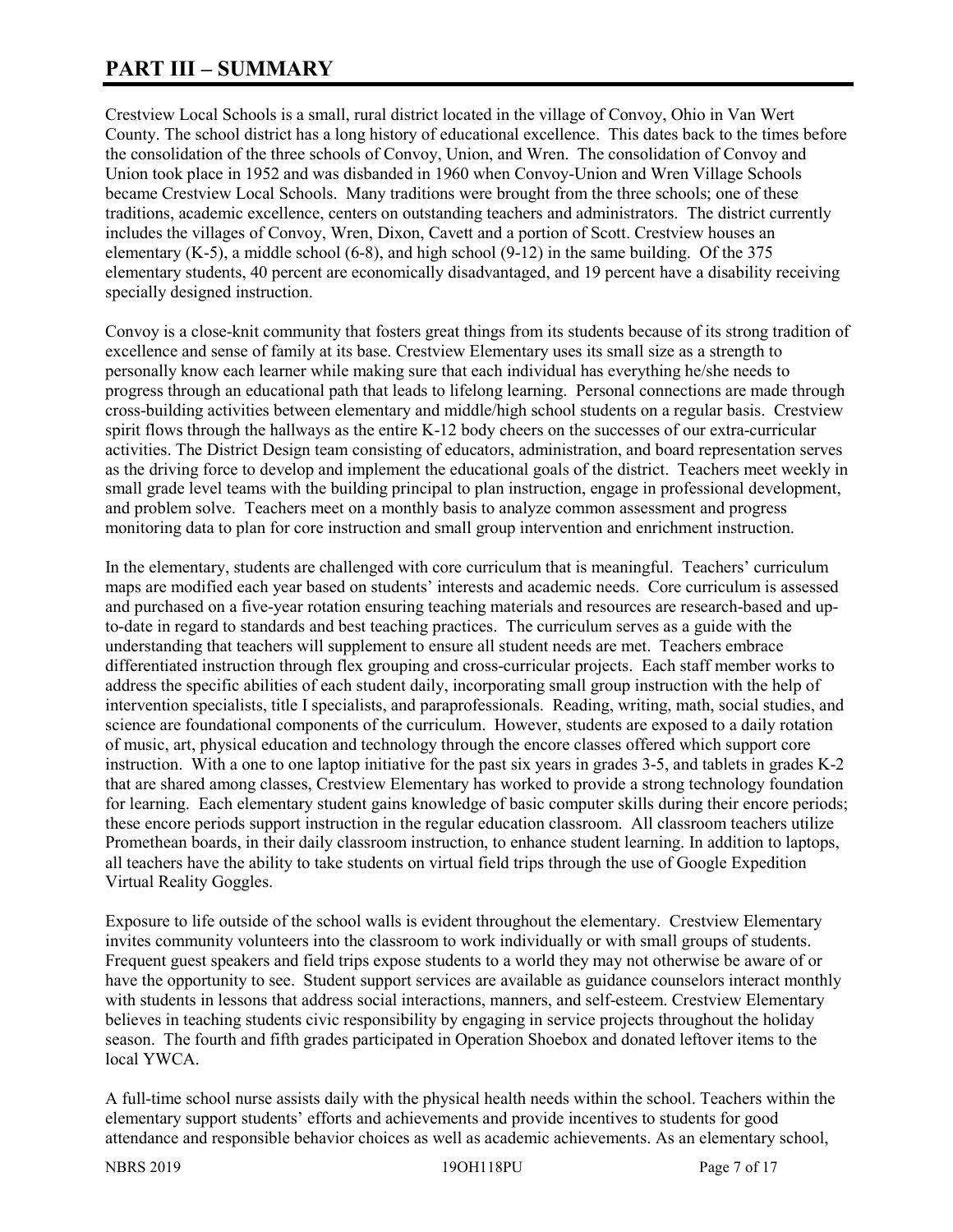teachers and staff set high expectations for academic and behavior successes while focusing on the seven habits of highly effective people as Stephen Covey illustrated in his book: The Leader in Me. With Covey's seven habits being interwoven into the curriculum, Crestview students develop a great work ethic and social foundation they can use to help guide them into making a difference in today's society. Crestview Elementary provides students with a strong skill set to pursue continued learning in middle school and high school as they prepare students for any career pathway they choose.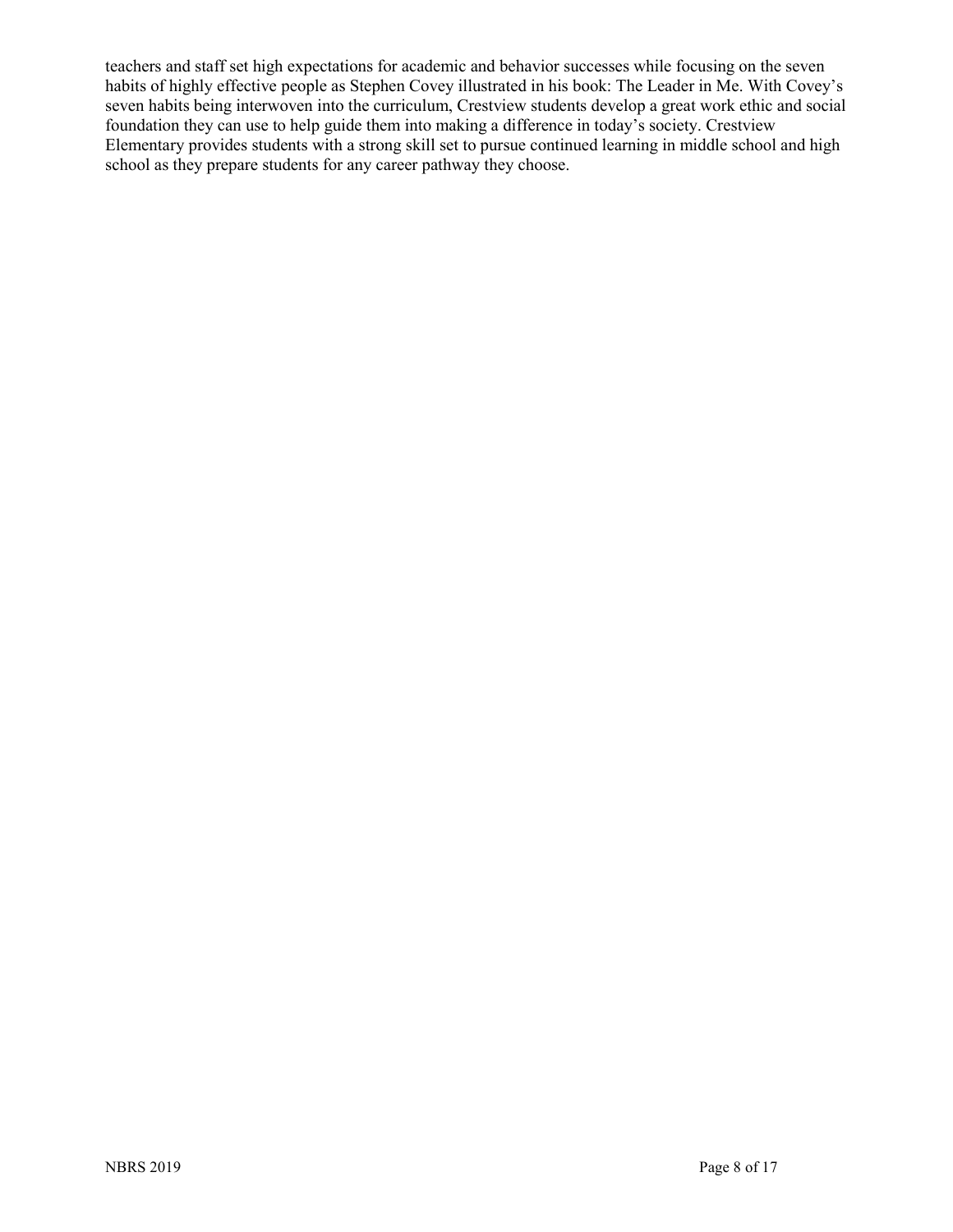# **1. Core Curriculum:**

# **1a. Reading/English language arts:**

The past two years, teachers worked collaboratively in grade levels and grade bands to deconstruct Ohio's Language Arts Standards. Each standard was deconstructed with a focus on the academic vocabulary associated with each standard, common misconceptions, as well as foundational skills needed for mastery, grade-level mastery expectations, and expectations for those students going beyond mastery. Learning targets were written in student friendly terms and are displayed on a stair-step visual that is hung in the classroom; these guide students to mastery and beyond. Teachers develop common formative and summative assessments to communicate mastery of the standards to parents and students. These assessments are analyzed to guide core and small group instruction.

Crestview Elementary uses a multi-faceted approach to literacy. In grades K-3, students receive 120 minutes of instruction devoted to language arts. Instructional strategies vary from classroom to classroom based on student needs. Teachers plan short mini-lessons followed by an interactive independent, small group, or partner activity allowing students to practice the skill. After the mini lessons, teachers plan rotations. These rotations include differentiated small group teacher-led lessons, opportunities to listen to reading, independent or partner reading, and word work. Writing instruction occurs daily and is tied to a project and/or story that students are reading. Finally, three days a week, each grade level has a block devoted to flex grouping. All support staff is available during this block and the grade level is broken into small groups using data from common grade level assessments and progress monitoring data. Flex groups provide customized intervention or enrichment activities for all students.

In fourth and fifth grade, students receive 60 minutes of language arts instruction daily. Teachers focus on short segments of instruction teaching vocabulary acquisition, grammar, writing, and reading standards. A daily 40-minute study hall allows teachers to pull small groups for remediation and acceleration. Small group participation is based on students' performance on classroom and vendor assessments.

Accelerated Reading is a supplementary program used to encourage independent reading. Students are given time during their language arts block for silent sustained reading. During this time, students are able to read books at their independent reading level and take online comprehension assessments about their book.

# **1b. Mathematics:**

Teachers also worked on deconstructing the Ohio Math Standards utilizing the same process as language arts. Standards drive our math instruction at Crestview Elementary. Our math instruction is built upon rigor and developing a strong foundation so students are able to explain their mathematical thinking. Students are taught multiple ways to solve problems using various pathways so they are able to apply mathematics to everyday life. Real-world connections to math are made on a daily basis so learning is relevant and meaningful.

Teachers work diligently creating supplementary math lessons in addition to the math curriculum to enhance learning. Support staff including intervention specialists, Title 1 math teachers, and paraprofessionals are utilized to provide differentiated small group intervention and enrichment during the math block. Teachers support and expand learning through the use of manipulatives, differentiated small group instruction, math centers to reinforce and review previously taught mathematical concepts, and the use of the Rocket Math program to build fact fluency. In grades K-3, students receive 95 minutes of math instruction each day. In fourth and fifth grade, students receive 60 minutes of math instruction as well as a 40-minute study hall each day allowing teachers to pull students for math intervention and enrichment.

Formative and summative assessments guide instruction. In fourth and fifth grade, students complete online formative quick checks after lessons through our math curriculum; this guides the next day's lesson. Exit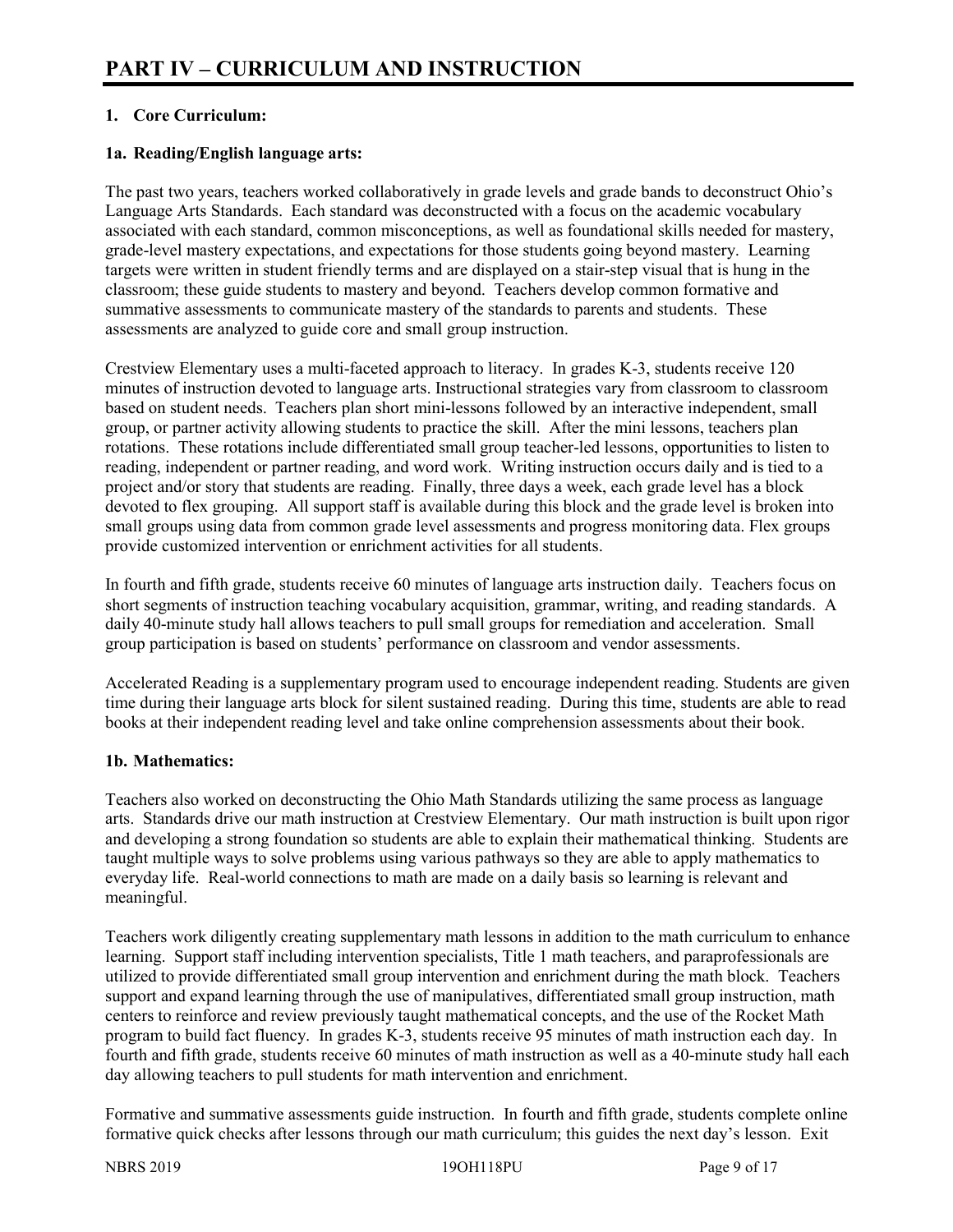tickets, independent practice problems, and homework are used to determine student understanding of concepts. The formative and summative assessments allow students to see their progress towards mastery of each standard. In fourth and fifth grade, students are given a personal stair-step visual in their math binders which physically indicate the progression as they move toward mastery and beyond.

# **1c. Science:**

In grades K-2, Science is integrated within the language arts curriculum providing teachers the opportunity to build co-curricular units of study. Each grade level utilizes leveled nonfiction books that provide the foundational background for the Ohio Science Standards while also teaching the nonfiction language arts and writing standards. In grades 3-5, students have a worktext that provides foundational background. Teachers supplement by incorporating problem-based learning through STEM activities and various experiments. Fourth and fifth grade teachers rely heavily on the deconstructed standards. Using a stair-step model, these assist teachers in assessing students' progression towards mastery. Students are motivated by their progression up the ladder and work towards going beyond mastery.

Crestview Elementary utilizes local resources to enhance student learning. An onsite Butterfly Garden enhances life science studies by providing hands-on experiences in nature. Cross-building activities between elementary and high school students occur on a regular basis enhancing the science curriculum. The high school FFA students develop agricultural activities for our elementary students during FFA week and the high school Family and Consumer Science classes collaborate with elementary teachers to develop various projects throughout the year to complete with our elementary students.

Community guest speakers and local field trips expose students to a world they may not otherwise be aware of or have the opportunity to see. These provide hands-on experiences that are relevant and meaningful to students. The Van Wert Soil and Water Conservation District partners with the elementary by providing hands-on problem-based experiences and lessons throughout the school year to all grade levels. The Engineer Foundation of Ohio collaborates with the elementary providing 2nd graders with an opportunity to learn about the job duties of an engineer. Local farmers bring agriculture into the classroom for a day and invite our elementary students to a hog farm through a live virtual tour that teaches students about the process of raising healthy hogs for market. The Emergency Management Director of Van Wert County also visits the school discussing weather, storm safety, and his job duties. Additionally, Science Central visits the elementary providing inquiry-based experiments and knowledge throughout the school year. These partnerships provide real-world science experiences for our students.

#### **1d. Social studies/history/civic learning and engagement**

Social Studies is also embedded into the language arts curriculum through leveled books. Scholastic News, in grades K-2, provides real-world connections. These resources allow teachers to make learning meaningful by incorporating co-curricular activities and lessons. Students are taught how to analyze and compare historical events by discussing implications throughout history. Crestview Elementary focuses on connecting lessons to real-world experiences and careers developing 21st-century skills that are critical for any pathway a student chooses beyond high school. Virtual reality goggles allow students to visit places in history and around the world by building background knowledge and exposing students to the world. Grades 3-5 utilizes worktexts to provide foundational background knowledge partnered with engaging projects and writing prompts. Fourth graders utilize Ohio as America, which contains hands-on activities and student readings aligned to Ohio's Learning Standards.

NBRS 2019 Page 10 of 17 Various partnerships with local veterans, the police department, and local businesses allow students to learn about their community and jobs within their geographic area. Additionally, the fifth-grade D.A.R.E. program educates students about making healthy life choices. Second, fourth, and fifth graders participate in the Junior Achievement program. Second and fourth grade invite Junior Achievement volunteers into the classroom for five weeks to teach students about their local community and decision making. Fifth graders attend Junior Achievement BizTown. BizTown is an interactive simulated town. Through daily lessons leading up to the field trip, and active participation in the simulated community, students develop a successful economy. Students explore work skills, teamwork, and job applications.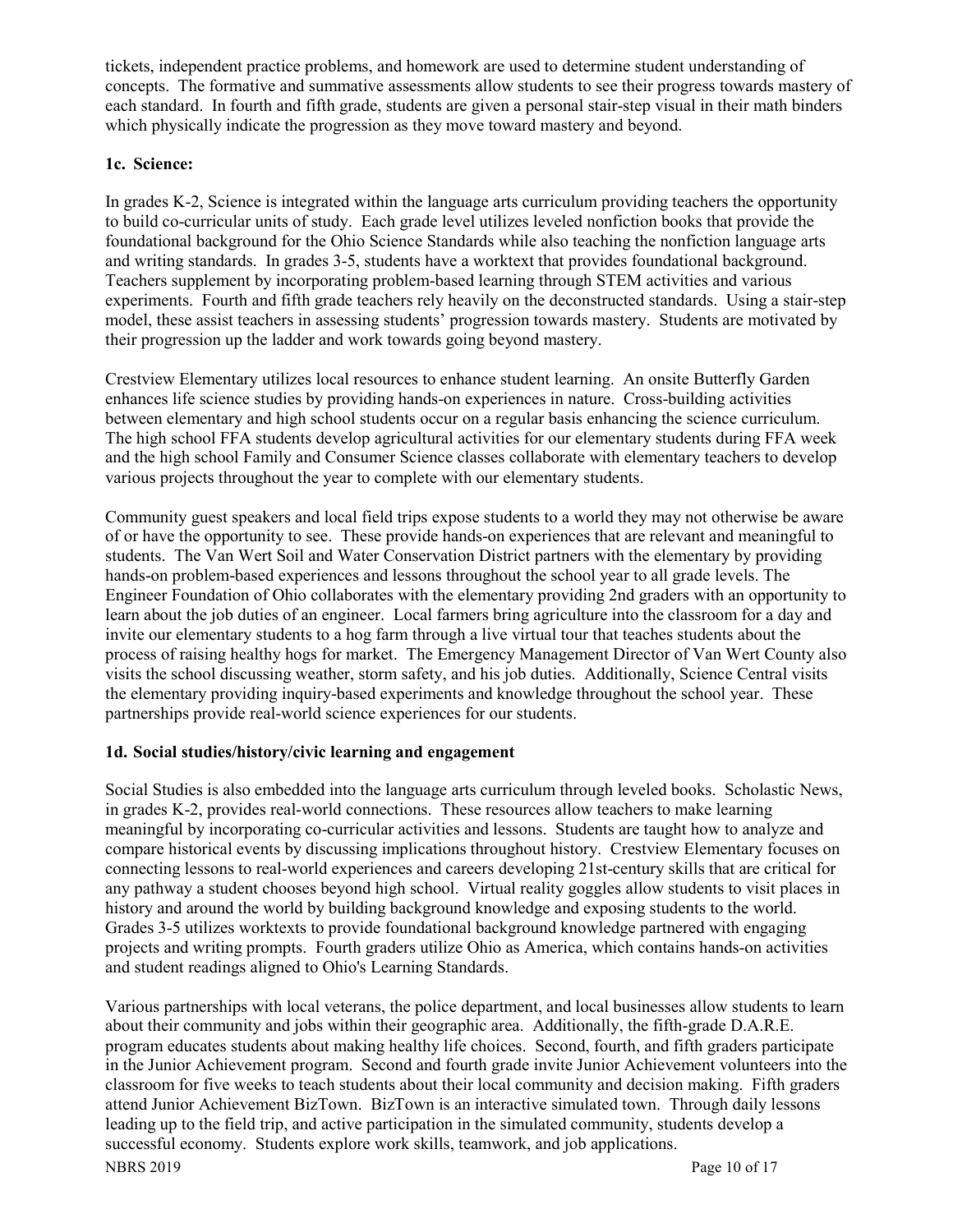## **1f. For schools that offer preschool for three- and four-year old students:**

## **2. Other Curriculum Areas:**

Students are exposed to a daily rotation of music, art, physical education, and technology through encore classes which support core instruction.

Vocal music is part of the elementary schedule from grades K-5, while fifth graders have the opportunity to step into instrumental music. In conjunction with the Ohio Music Standards, students are taught to be tuneful, beatful, and artful. Tuneful means that students have tunes in their heads and they can coordinate their voices to sing those tunes. Beatful means they can feel the pulse of the music. Artful means they are moved by the music in many ways and can create a response to the music using visual art, movement, or drama. Along with being tuneful, beatful, and artful, students learn to love music so that they pursue it in the future. Music programs are held each fall, winter, and spring to showcase students' talents. Furthermore, third graders perform the National Anthem at Crestview Athletic events.

The visual arts program is aligned to the Ohio Visual Arts standards providing hands-on learning opportunities in various art techniques. Student artwork is displayed around the school and is showcased at the county fair and various community events. Additionally, students have the opportunity to participate in a summer art and music camp at the elementary for a week during the month of June.

Physical education is an encore class that focuses on coordination, teamwork, and aerobic exercise. Each day, students are broken into teams and asked to select a leader of the day that facilitates students through a series of warm-up activities. The physical education teacher uses students to model proper technique and incorporates teamwork in each class activity requiring a group of students to work together to accomplish the task. The physical education teacher focuses on teaching students to treat each other with respect and to grow as leaders at an early age. Third, fourth, and fifth grade students are taught to work together in small teams that compete against each other in a respectful manner regardless of the outcome. Another essential skill taught is the ability to discuss and understand how to be healthy in daily living through exercise and sports. Students learn to discuss and understand strategies that are utilized in sports; these enhance performance and increase athletic ability.

Each spring the elementary partners with over 15 local agencies to provide a health fair on campus. During the health fair, students learn about exercise and physical activity, nutrition, dental health, mental/emotional well-being, hunger, CPR, bicycle safety, disabilities, fire safety, drugs and alcohol, K-9 unit, and life flight. Students experience hands-on activities and demonstrations taught by community members throughout the day. In the months of March through May, students are challenged by the physical education teacher to stay fit by completing a daily exercise calendar at home. Students who turn in their exercise calendar with parent signatures receive recognition and are rewarded.

Technology at the elementary is provided in a 1 to 1 format in grades 3-5 with student laptops. Students in grades K-2 have access to tablets that are shared among classes. The elementary also houses a computer lab consisting of a class set of desktop computers for technology encore classes. Each elementary student gains knowledge of basic computer skills through regular computer classes during their encore periods that support and enhance what students are learning in the regular education classrooms. During encore, students learn basic computer, keyboarding, and internet safety and navigation skills. Students are taught to use application programs to increase their knowledge and expand their skills working with documents, databases, graphs, worksheets, and presentations using Microsoft Word, PowerPoint, Excel, and the Google platforms.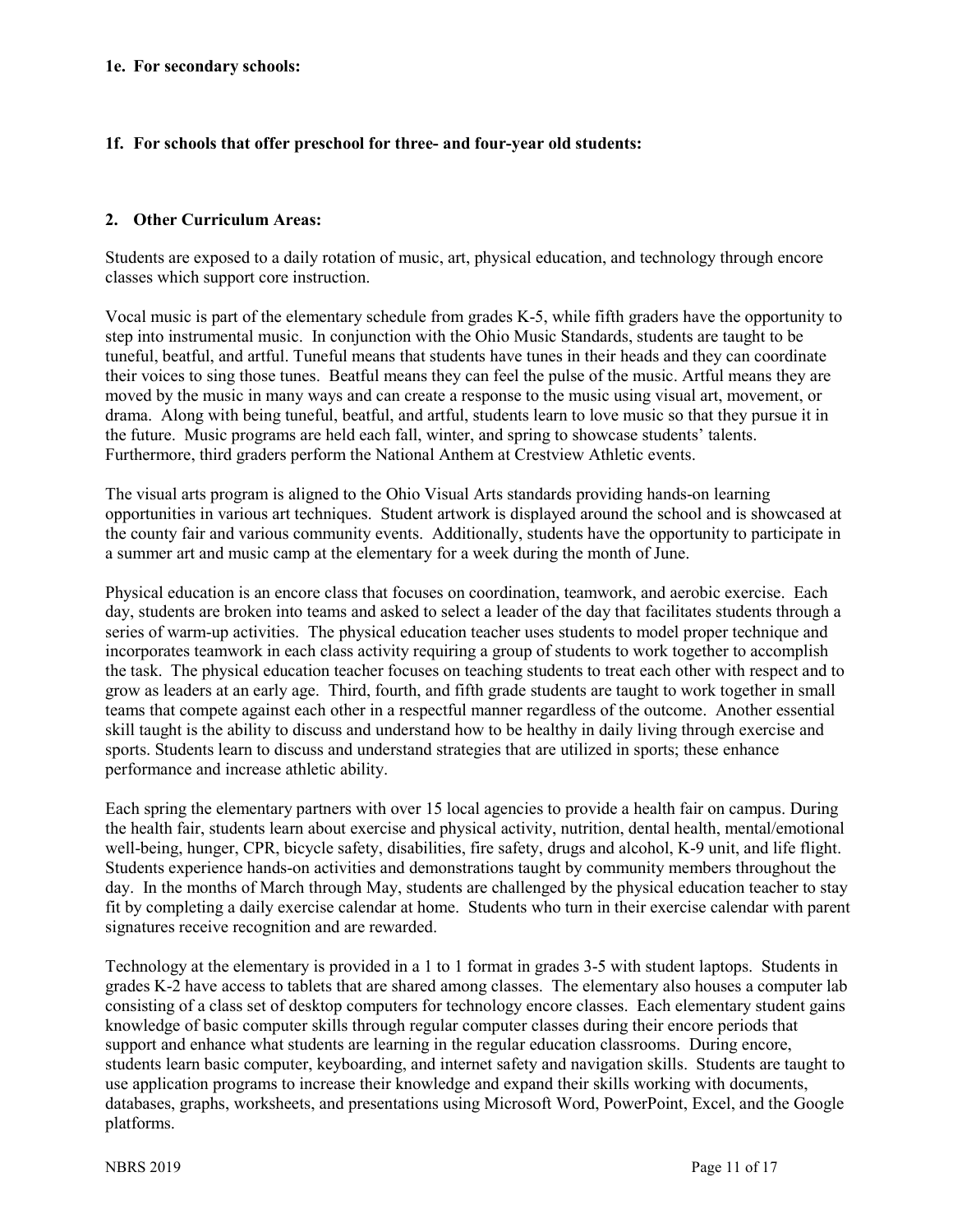Literacy is valued and focused upon at Crestview Elementary. The elementary houses a library consisting of over 7,000 book titles with a circulation of 16,000 books each school year. A variety of high-interest books, encourage independent reading at each child's reading level. Students read, and set personal goals, through our school-wide AR (Accelerated Reader) incentive program. Students attend a 30-minute period of library each week. In addition to the library, teachers benefit from a book closet consisting of leveled sets of books utilized for guided reading groups.

Students at Crestview Elementary have the opportunity to work with the guidance counselor once a month focusing on social skills, manners, problem-solving, and making the right decision. As a staff, we focus on working with the seven habits of highly effective people as noted in Stephen Covey's work: The Leader in Me. These seven habits are taught in the classroom helping prepare students with the skill set to become productive citizens in our society. The school resource officer (SRO) helps build character skills through the D.A.R.E. program focusing on fifth grade students with a graduation at the end of the program. Additionally, in the month of April, students in grades K-3 receive short 15 minute lessons regarding safety once a week from our SRO.

# **3. Special Populations:**

Crestview Elementary utilizes a multi-faceted approach to tailor instruction, interventions, and assessments to all students across the educational spectrum. Demographically, Crestview currently has students with an array of abilities. Typical students, as well as those who are gifted and/or special education, are served in all grades. On the district's special education profile, published by the Ohio Department of Education, all tested special education subgroups surpassed the proficiency rate targets.

Interventions are delivered through flexible student groupings in grades K-3. Groups are determined based on ability. Students rotate through different groups as they advance their skills. In grades 4 and 5, students are assigned "Knight Time", an intervention or enrichment period. During this time, any student can receive one-on-one assistance with course work, study support, enrichment or re-teaching.

Gifted and advanced students are cluster-grouped in the regular classroom so instruction, assessments, and interventions can be customized to meet their unique learning needs. Course content for gifted learners is enriched to provide content that fosters critical and creative thinking skills as well as advanced subject-based skills. Assessments for gifted students include question sets that promote critical and creative thinking. Crestview employs a teacher with a Gifted Intervention Specialist endorsement. She serves as a collaborator and consultant to all teachers. Students receive daily enrichment to provide greater breadth and depth with learned concepts. Crestview's overarching goal for educating advanced/gifted learners is to naturally support higher-order thinking by supplementing course work and instruction with specially designed instructional strategies.

Typical students are able to take courses that provide customized instruction. Instruction is delivered using direct, project-based, kinesthetic, and cooperative learning modalities. Teachers participate in a daily common planning time where they collaborate with grade-level colleagues and a weekly vertical planning time where they collaborate with teachers assigned to the same subject in other grades. Paraprofessionals are assigned at every grade level and assist with meeting all student's needs.

"At-risk" students have a Title-I teacher who provides intervention services in grades K-3. Crestview currently employs two Title-I teachers. The Title-I teacher is included in the regular delivery of instruction through inclusionary co-teaching and facilitating clusters of students who are ability-grouped. By working with students in small groups, content and pace can be flexed to meet the population being served.

NBRS 2019 Page 12 of 17 Special education students (19% of student population) receive instruction using an inclusionary framework (regular classroom) or a pull-out (resource room) model. However, Crestview encourages as many students as possible to have services delivered in the inclusive model. Inclusionary classes for special education students are co-taught with a content teacher and an Intervention Specialist. Students with extremely low abilities are taught at their individual instructional level in a resource room setting that provides minimize distractions and a customized pace. Content is delivered using grade-level Ohio Learning Standards.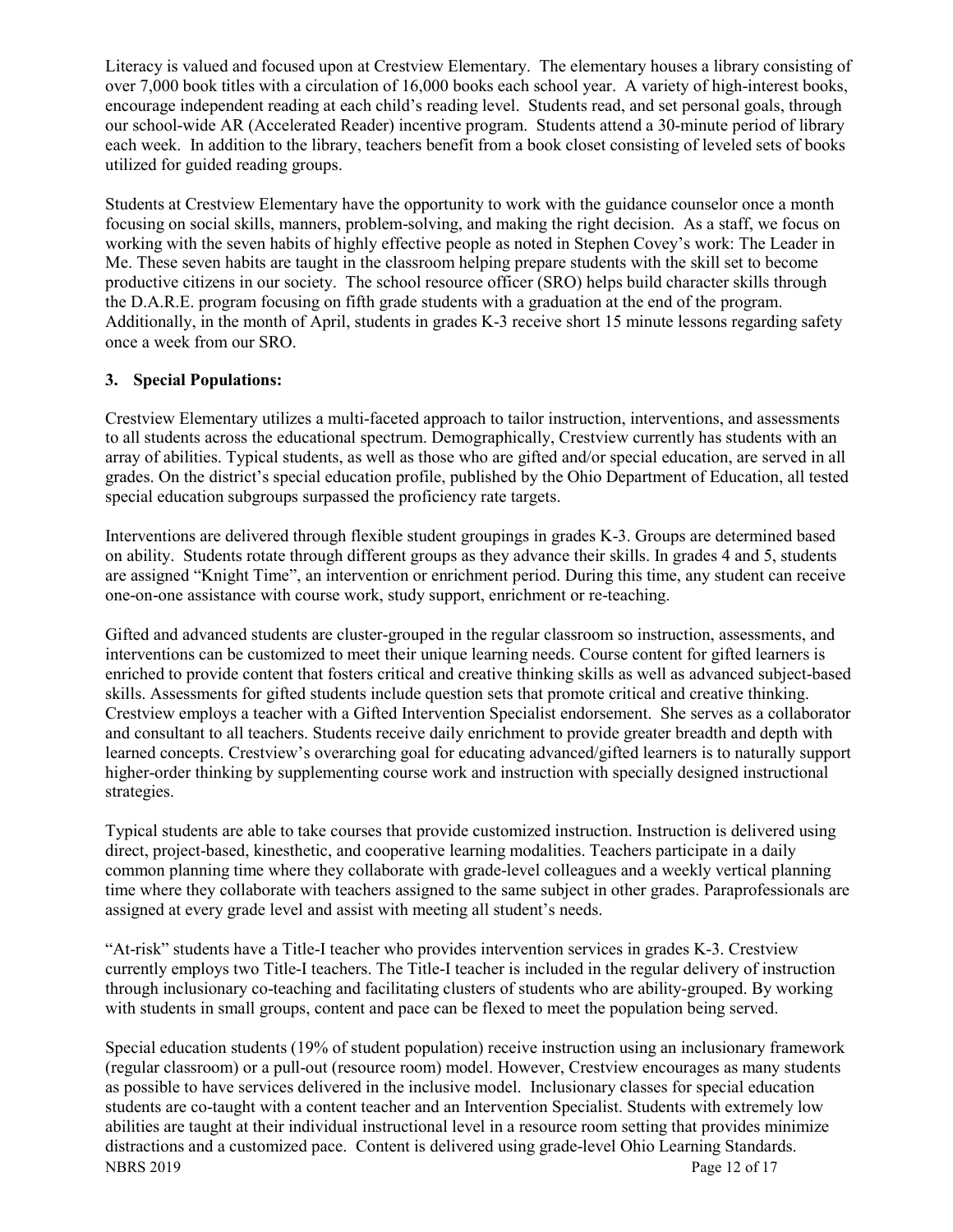Assessments are accommodated for all special education students and modified for those with more severe needs, which include small groups, additional time, breaks during testing, read-aloud services, reduced choices for multiple-choice questions, questions reworded and matching sections broken down into smaller subsets.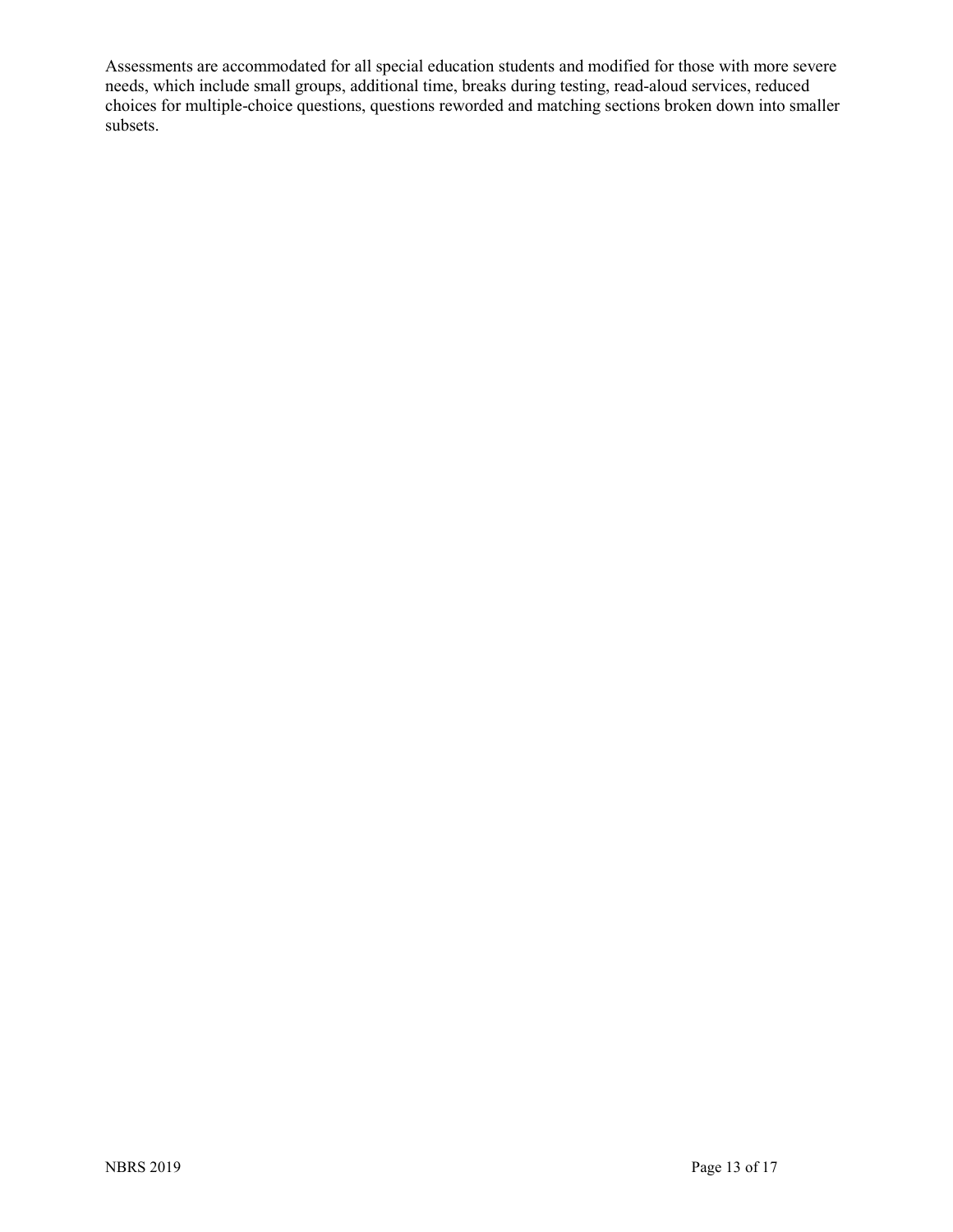# **1. School Climate/Culture:**

Student support services are available as guidance counselors interact monthly with students in lessons that address social interactions, manners, and self-esteem. Crestview Elementary provides students with a model and process that addresses common challenges which are unique to students during their formative years. Teachers, staff, and administrators create a learning environment that addresses whole-child education. Additionally, Crestview has a part-time social worker that works with students and families in the district by providing needed resources and supports. A full-time school nurse assists daily with the physical health needs within the school.

Teachers in the elementary support students' efforts and achievements and provide incentives to students for good attendance, responsible behavior choices, and academic achievements. Each month, students focus on one of the seven habits of highly effective people as noted in Stephen Covey's work: The Leader in Me. The principal focuses on a habit through daily morning announcements encouraging students to engage in leadership qualities. At the end of the month, students in each homeroom who displayed the habit are nominated by classroom teachers and recognized as a Leader in Me Student of the Month.

Students are recognized each trimester through a Blue, Red, and White academic award system based on if a student received all A's, all A's and B's, or all B's and have missed 24 or fewer hours of school during the trimester. Additionally, students are recognized for their academic achievements at the end of the year at a school-wide awards ceremony. Furthermore, teachers are encouraged to send students to the principal on a daily basis for outstanding character choices where students are praised for their efforts. Crestview Elementary provides students with a strong skill set to pursue continued learning in middle school and high school. In fourth and fifth grade, students engage in an incentive program that resets every six weeks. Through responsibility and positive choices, students have the opportunity to earn an incentive.

The Crestview Elementary staff is truly a family working together to resolve complex issues around student learning. Staff members attended a four-day training focusing on developing resources and capacities to respond to the changing needs of students and society. Staff members are equipped with the skills necessary to engage in effective professional learning communities. Teachers participate in weekly grade level meetings and monthly teacher-based teams to collectively make decisions that are in the best interests of students.

Teachers spend time working together to vertically align curriculum, plan instruction, and engage in district and self-selected professional development opportunities that refine their craft. Staff celebrates milestones, engages in monthly carry-in luncheons, and plan social events outside of the school to foster a sense of community and family.

# **2. Engaging Families and Community:**

Creating a sense of community and teaching students the importance of giving back is fostered at Crestview. Students learn the importance of kindness through giving to the local United Way through an annual Day of Caring food drive in the fall and a Rivals United fundraiser in the winter. This school year, these events raised over \$19,000 and over 4,700 items for the food pantry. Additionally, each student participates in Relay for Life which contributes to the county event held in the spring, recognizes the efforts of Veterans through an assembly on Veteran's Day, and participates in a Christmas Giving Project each year by selecting a charity to support. The fifth grade students also engage in a recycling project that runs through the school year on a biweekly basis. Students gather all recycle bins throughout the school and sort items into containers for pick up. Through this project, students learn the value of protecting the environment and understanding the wide spectrum of reusable items.

Crestview elementary strives to engage the community in the educational process by developing a network that is deeply invested in the elementary. The Van Wert Rotary provides dictionaries to all third grade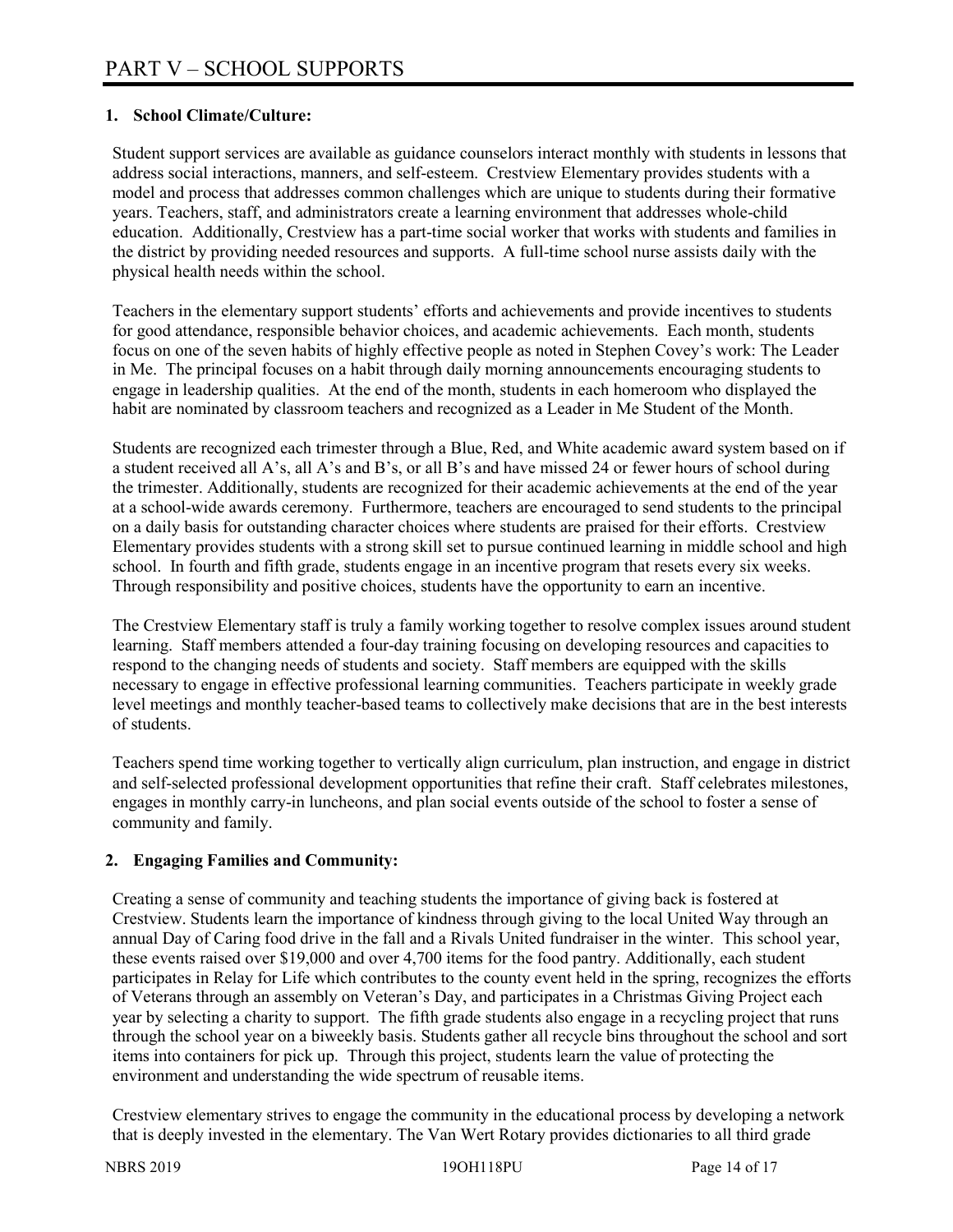students which are utilized during language arts instruction. The Convoy Lion's Club partners with the elementary to encourage third graders to read with the Lion's Roar incentive program. This program recognizes students for their work in the Accelerated Reader program with monetary rewards and pizza parties. Second grade welcomes Junior Achievement volunteer instructors who partner with the teacher to provide social studies content through engaging lessons. Fifth graders attend Biztown through the Junior Achievement program providing students with knowledge and skills they need to plan for their future and make smart economic choices. This experience provides hands-on relevant economic experiences in financial literacy, work readiness, and entrepreneurship. Additionally, Crestview partners with the county sheriff's department through the D.A.R.E. program by teaching students how to resist peer pressure and live productive drug and violence-free lives. Exposure to life outside of the school walls is evident at Crestview Elementary through guest speakers and field trips.

Parents are notified of their student's academic and behavioral achievements through open communication with teachers and the principal and through formal written communication every six weeks, face-to-face parent-teacher conferences in the fall, and ongoing conferences throughout the year. Additionally, the school recognizes character achievements through a monthly student of the month and community members are informed of the daily happenings at the elementary through the school website, facebook, and twitter.

## **3. Professional Development:**

Crestview Elementary strives to meet the academic and social/emotional needs of its students. Crestview has been focusing on the book "Safe, Invited, and Master Taught" by Dr. Cathy Hamilton. In this book study, teachers learned how poverty impacts student achievement. By knowing and understanding poverty, it allows teachers to bridge the achievement gap ensuring school success for all children. As a building, teachers understand that students' emotional needs must be met to have them succeed in the classroom. All staff members work collaboratively to identify those students whose social and emotional needs are not being met and find support and resources to ensure these needs are met. Crestview Local Schools recently hired a school social worker to better assist in helping to meet the social and emotional needs of students. A group of elementary teachers also attended a one day conference on Social/Emotional learning bringing back the knowledge to share with their grade level teams.

Teachers have also worked on standard deconstruction breaking down their standards into learning targets for students. This allows the teachers to track student achievement over their standards and provide feedback on how students are progressing towards mastery of each standard. In 4th and 5th grade, students track their own learning by placing stickers on their learning targets as they progress up the ladder towards mastery and beyond. By having teachers work closely with their standards, teachers have been able to dissect their instructional practices by thinking outside the box. Teachers are given time throughout the school year to confer with colleagues as they collectively examine their standards to improve student understanding. Teachers have also been working to vertically align their standards and to close learning gaps between grade levels.

In an effort to tie students' needs and learning together, Crestview Local Schools is in the process of developing a Portrait of a Graduate. By developing this portrait, the district hopes to provide rigorous academic content that fosters 21st-century skills needed to be successful after graduation. Skills the district is focusing on include critical thinking, communication, collaboration, creativity, and more. These skills are necessary to thrive in this complex, rapidly changing world. This portrait will provide the district with a common goal of ensuring all students are ready for any career path they choose.

# **4. School Leadership:**

The mission of the Crestview Local School District "is to provide a safe environment whereby students, teachers, parents, and community members establish a partnership using a variety of diverse resources to prepare students, equipped with core values, to become productive, participating citizens engaged in independent, lifelong learning". Crestview Elementary uses the same mission as the school district. It operates using a democratic leadership structure where constituents from all levels are interwoven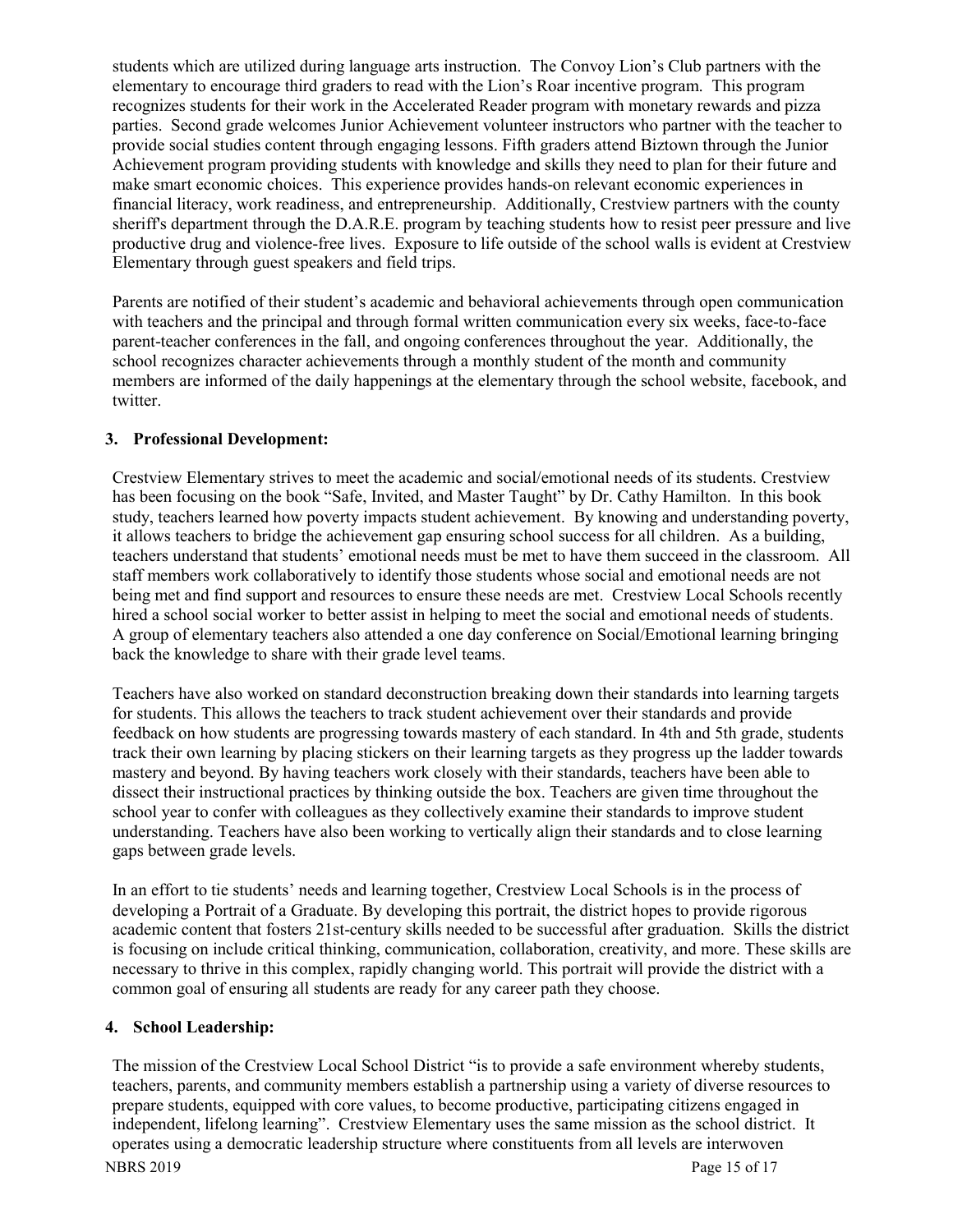throughout the decision-making process. By having input from an array of entities, ownership from a multitude of facets helps form a strong school foundation for growth. While the building principal ultimately makes the final decisions regarding school operations, school focus, and educational growth, constituents (parents, students, fellow staff members, and community members) have an active voice concerning the overall growth and direction of the school.

Crestview Elementary collaborates with the Crestview Parents' Club (CPC), an active parent organization. The CPC works in tandem with the building principal to provide incentives for the student body and promote literacy across the curriculum. For example, the CPC sponsors a read-a-thon each year, where all students are encouraged to read and obtain financial sponsors. Proceeds raised during the read-a-thon are used to purchase resources for students that promote academic growth.

The Crestview Liaison Committee is a group of licensed and classified staff members. This group serves as an intermediary group between the administration and staff. Items of concern, from both the staff and administrative perspectives, are brought to the Liaison Committee for discussion. The overall goal of the Liaison Committee is to discuss topics that could potentially cause friction and determine a solution that is acceptable to the consensus of the group. This forum allows the school to grow in a proactive nature.

Concerning academic growth and prioritizing of instructional time, Crestview Elementary formed teacherbased teams and a district design team (each meet monthly), where items of importance are discussed and academic decisions are made. Teachers, at all grade levels, have a common planning time scheduled during each school day. This time is used to make grade level decisions regarding students, activities, and curriculum. This schedule also allows for adequate instructional planning time to occur between coteachers and other department members.